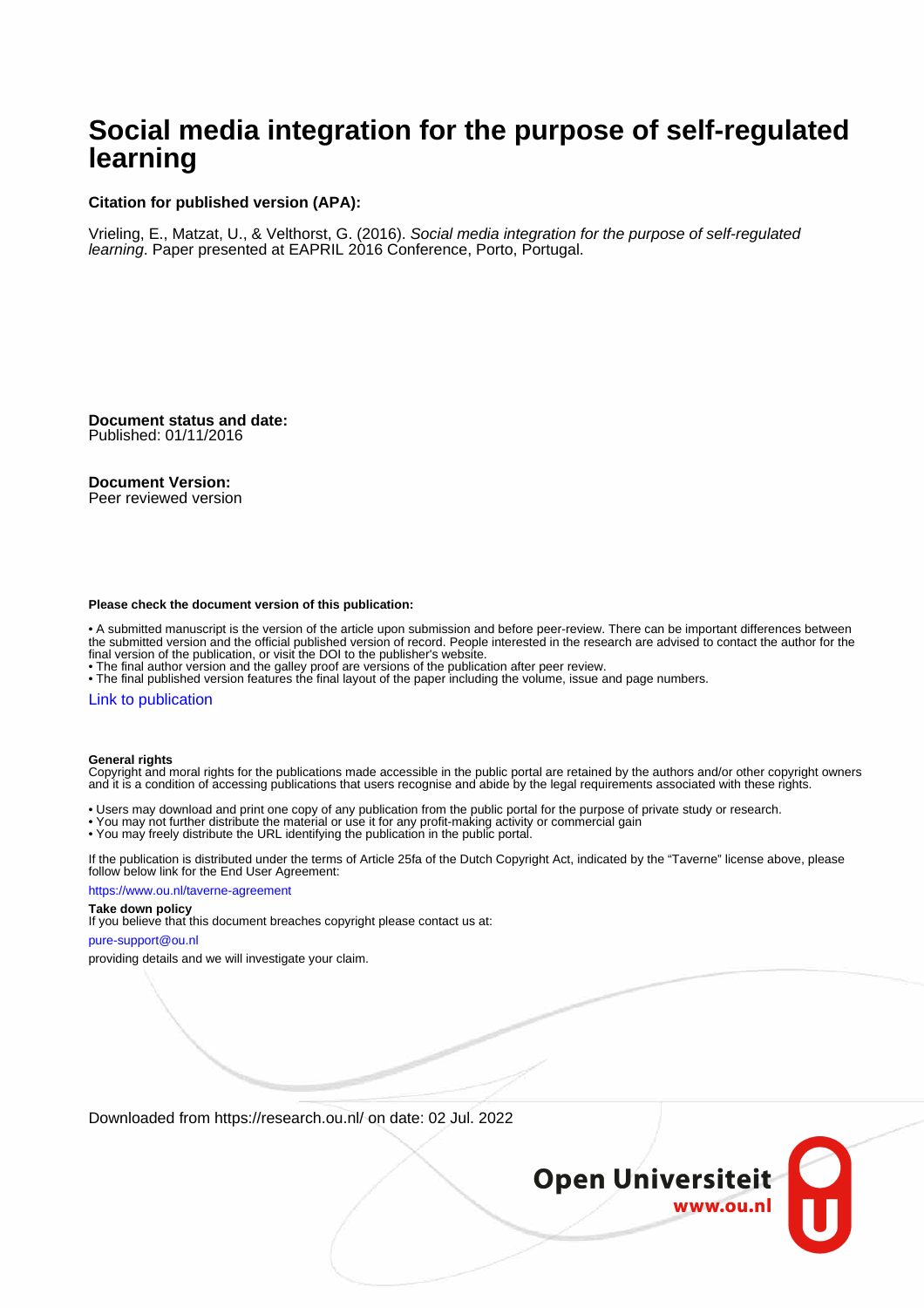

# **Symposium**

# **Title: Effective mobile and social technology integration for teacher learning**

# *Filled out by organiser and/or discussant*

# **General abstract of the symposium (English)** *(max. 150 words)*

*which states the theme and the objectives of the symposium*

A growing body of research has shown that integration of mobile and social technology (hereinafter technology) could enhance the effectiveness of teacher learning activities. In practice, however, few teachers are using technology for educational goals. In fact, teachers are looking for advice on how to best use technology for teaching and learning. We aim at getting a better view on the circumstances that may explain when technology integration yields desirable educational outcomes.

In the first contribution the reasoned action approach framework is used to follow foreign language teachers in their intentional use of mobile technology in their lessons.

The second contribution demonstrates a systematic literature review that examines factors that influence the application of social media in classrooms and how these factors are related.

In the third contribution, social media integration is studied within higher education. Grounded on a literature study, design principes are elaborated and applied within teacher education.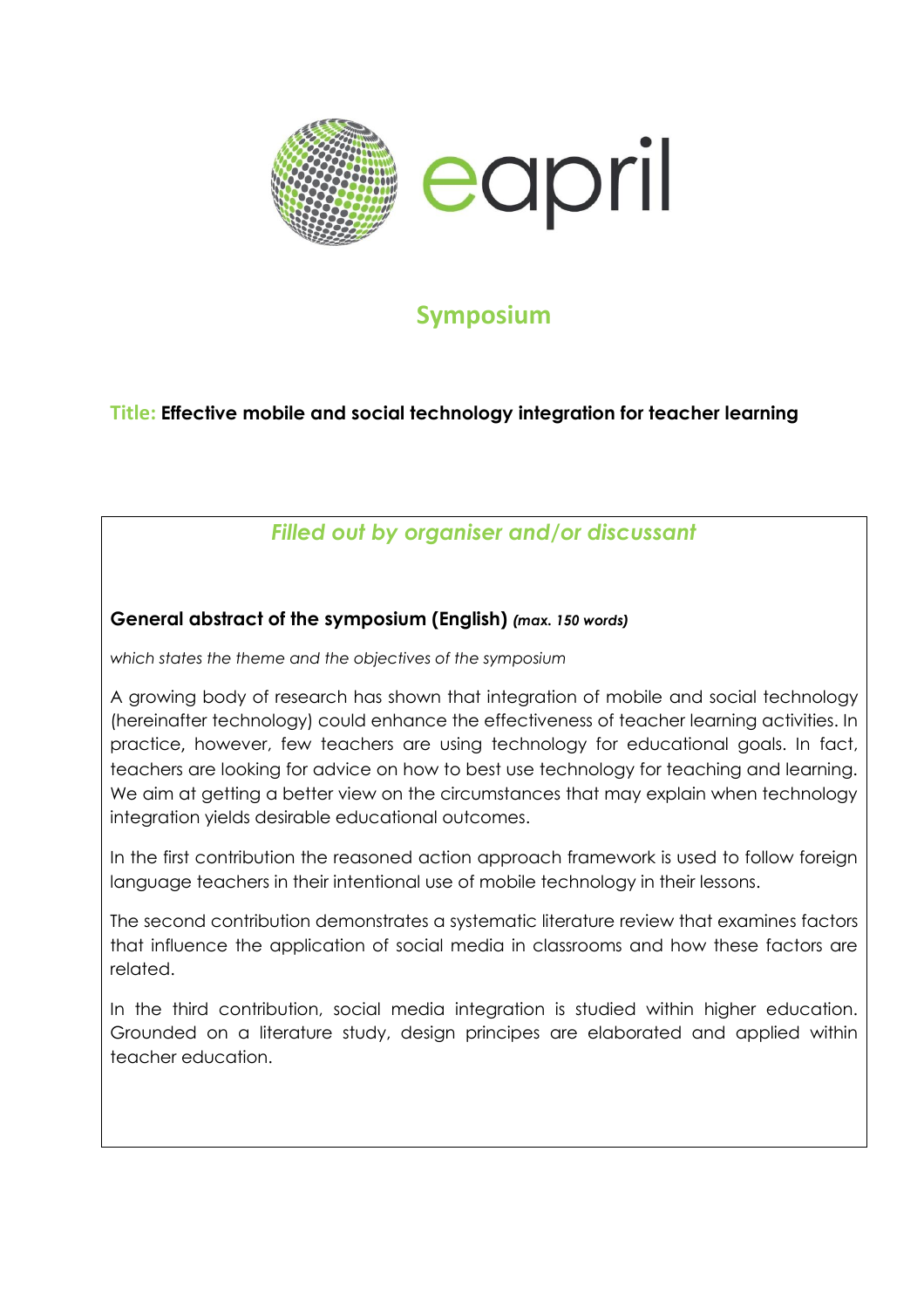# **How does this symposium contribute to the improvement of educational practice and learning ?** *(max. 200 words)*

In this symposium, we focus on the integration of technology in educational settings that are guided by the teacher because teachers can act as intermediaries between students' technology use and outcomes.

Overall the results reveal that, despite it's positive effects on student learning and motivation, intention for technology integration is moderate. This is partly due to the limited communication in educational institutes about the benefits and policies of technology integration. A second cause concerns the lack of support to improve teachers' TPACK (technical pedagogical content knowledge) during integration. Implications for the educational use and integration of mobile technology and social media are provided.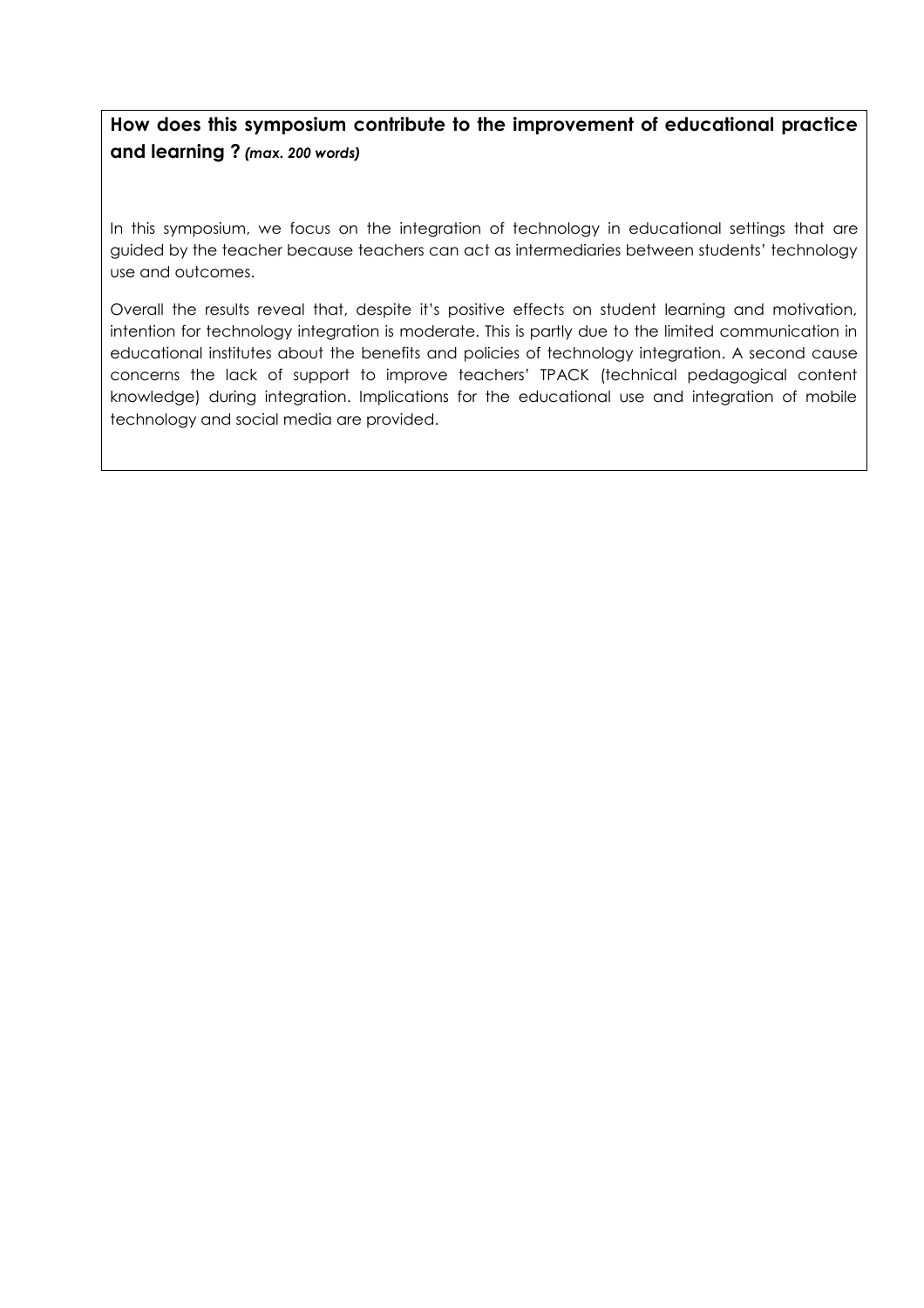# **Contribution 1**

# **Title: Foreign language teachers and their use of mobile phones in the lessons**

**General abstract Contribution 1 (English)** *(max. 150 words)* including the aims/objectives of the research, the methodology, the results, and the main conclusions

The research was aimed toward foreign language teachers' use of mobile technology in their lessons. The influence of background (institute's policy, teachers' personal use, and teacher's didactical knowledge) and foreground (attitude, perceived norm, perceived behavior control) variables on teachers' intention regarding the use of mobile phones in the lessons was investigated. The reasoned action approach (RAA) framework was used (Fishbein & Ajzen, 2010). The results revealed that there were differential effects of the background and foreground variables on intention when basic mobile versus smartphone users and less-frequent versus high-frequent users were compared. On the whole, intention was moderate. Regarding the institute's policy, teachers from the same institute had contradictionary answers. Implications are that institutes should improve their communication about mobile phone policies, communicate the benefits of using mobile phones in education, and consider to provide each language teacher with a smart phone.

# **Detailed abstract Contribution 1**

## **1. How is this study founded by theory and/or how does it originate from practice?** *(max. 200 words)*

Fishbein and Ajzen's (2010) reasoned action approach was used to construct a questionnaire with items regarding teachers' intentions to integrate smartphones in their lessons, their attitudes, perceived norm and perceived behavioural control towards using smartphones in language lessons, items regarding their underlying behavioural beliefs, and items regarding three background factors: knowledge of using mobile phones for personal purposes, language centre's policy and knowledge of using smartphones for didactic purposes.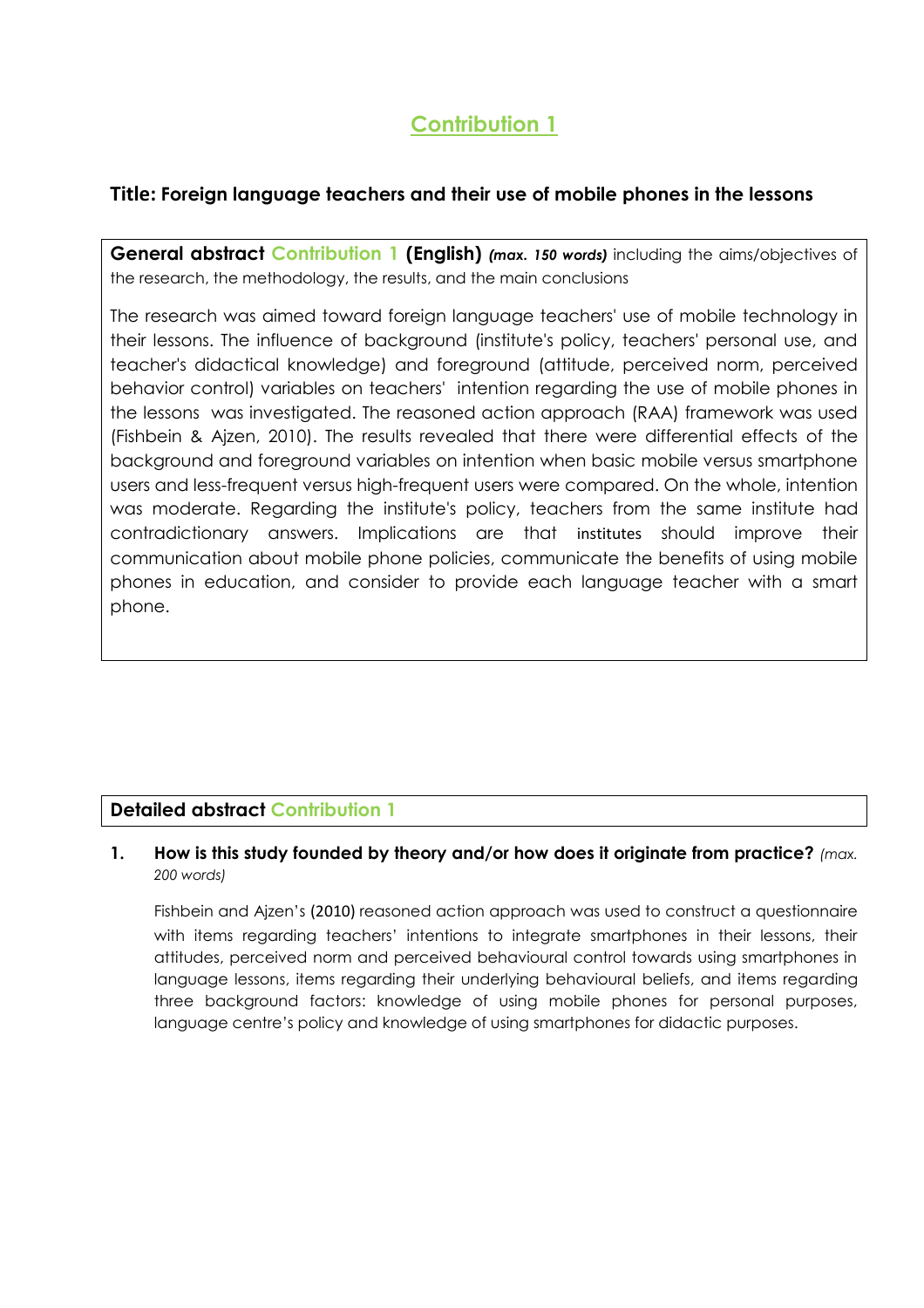### **2. What are the central research goal(s), problem(s), and/or questions in this study?** *(max. 150 words)*

A growing body of research has shown that mobile technology could enhance the effectiveness of common language learning activities. In practice however, few teachers are using mobile technology. Therefore, the research goal was to examine factors that influence foreign language teachers' use of mobile phones. The research questions were as follows: (a) how do the foreground variables (attitude, perceived norm, perceived behavior control) influence intention to use mobile phones?, (b) what are the underlying outcome, normative, and control beliefs that affect these foreground variables?, and (c) how, in turn, do background variables (institute's policy, teachers' personal use, and teacher's didactical knowledge) affect these underlying beliefs?

## **3. Which research design did you use in this study and which methods did you use to analyse the data (i.e. subjects, instruments/intervention and procedures)?** *(max. 200 words)*

63 foreign language teachers of 15 out of 18 language centres participated in the study. The questionnaire was based on the sample provided by Fishbein and Ajzen (2010) and consisted mostly of seven-point Likert scales. The questionnaire started with six general questions regarding for example the type of contract teachers had with the institute, whether they worked full time or part time and which language they taught. The next section contained items regarding teachers' possession and use of mobile phones for personal and didactic purposes and the language centre's policy towards mobile phones in the classroom. The remaining questions related to the seven variables of the reasoned action model. The questionnaire was distributed in digital form and administered in March 2014. The document was in Dutch despite the limitation for some English teachers who did not have Dutch or who had Dutch as a second language; it was considered undesirable to work with two versions (English and Dutch) for practical reasons and for reasons concerning the validity of the study. The three hypotheses were tested using bivariate correlation and multiple regression analyses. Data were disaggregated into subgroups in order to examine if these differed from the aggregate.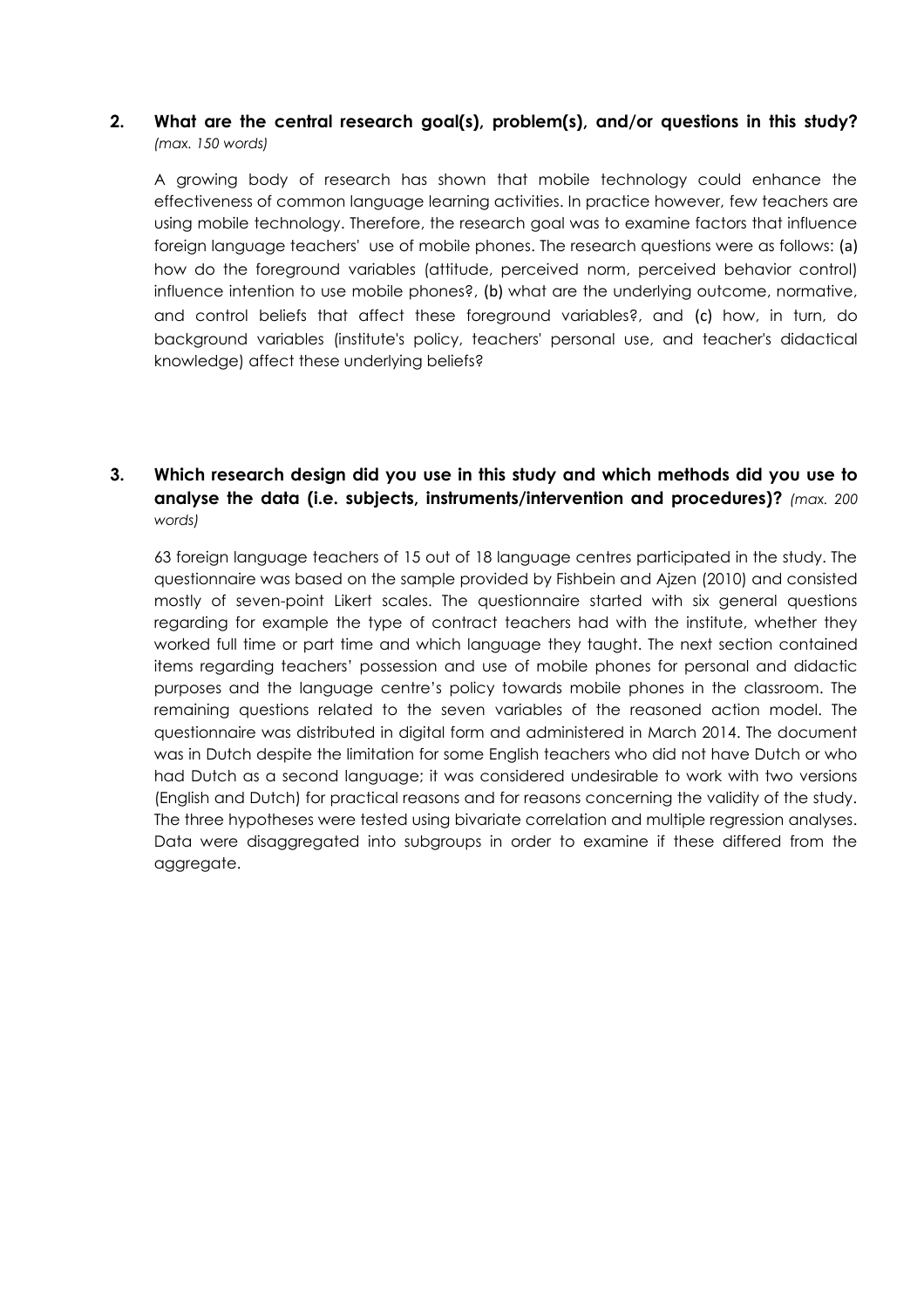### **4. What are the results of this study?** *(max. 150 words)*

The first hypothesis testing confirmed that the aggregate, attitude and perceived norm were significant predictors of teachers' intentions to integrate smartphones, while perceived behavioural control was not. For the subgroup of smartphone owners however, in addition to attitude, perceived behavioural control was a significant predictor, while perceived norm was not. The second hypothesis testing confirmed that for the aggregate, all foreground variables could be explained by their underlying beliefs. However, for the subgroup of smartphone owners, only attitude and perceived behavioural control were explained by their underlying beliefs while perceived norm could not be explained by their normative beliefs. The third hypothesis testing showed that none of the background variables seemed to significantly influence teachers' behavioural beliefs, neither for the aggregate nor for the subgroup of smartphone owners.

### **5. What are the main conclusions of this study?** *(max. 100 words)*

Practical implications were formulated. Firstly, the contradicting responses regarding the language centre's policy highlighted the importance of clearly informing teachers about the institute's policies and furthermore, of providing support that is in accordance with these policies. Secondly, employers who want to promote the integration of smartphones should try to influence teachers' outcome beliefs by showing them how smartphones can effectively be used in language lessons and by telling them about the benefits. Finally, employers could consider providing each teacher with their own smartphone and encourage them to use it for personal purposes to support exploring and experimenting with the technology.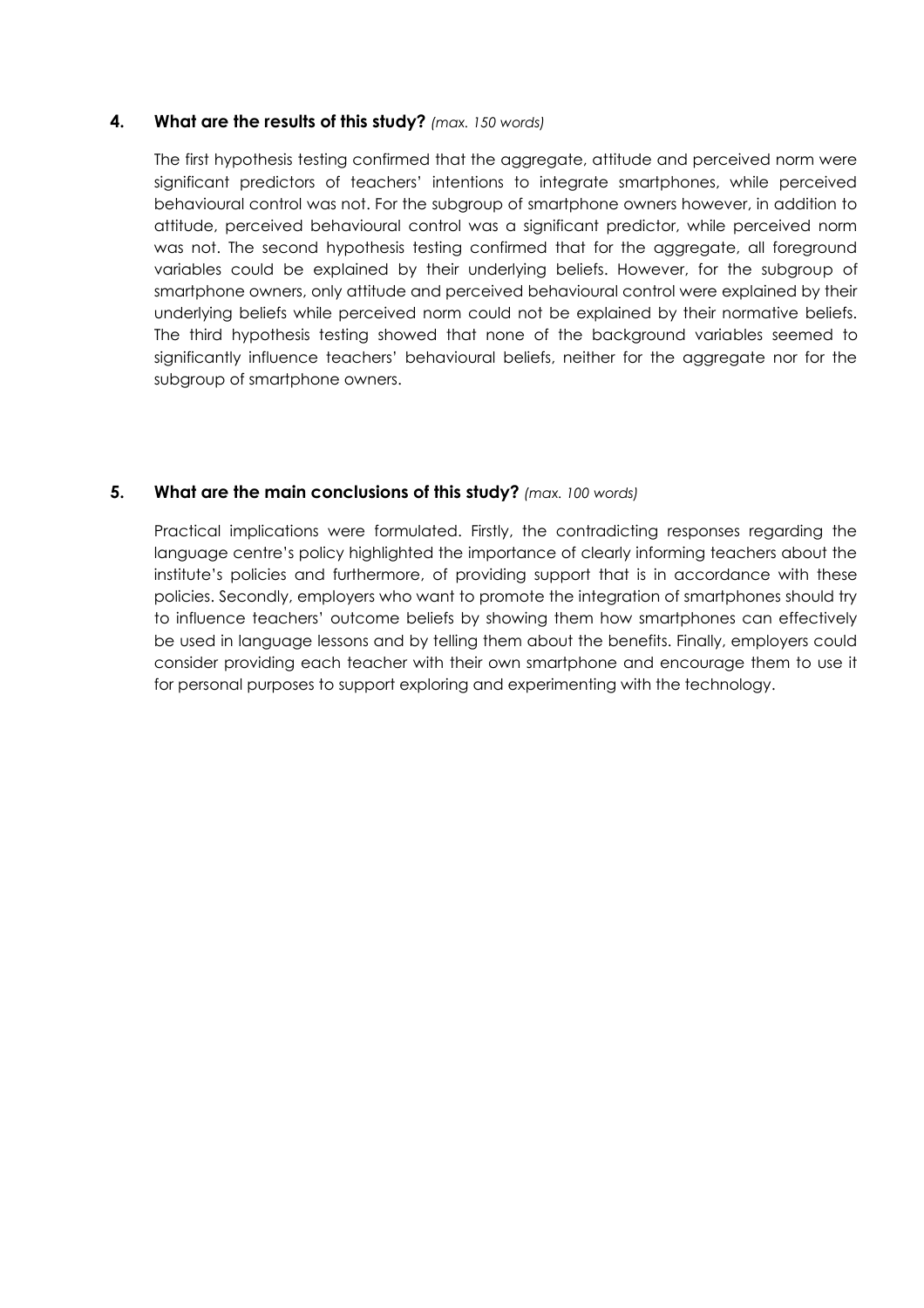## *6.* **Who (should) use the results of this study and how do the results contribute to the improvement of educational practice?** *(max. 150 words)*

The results should be used to inform employers (i.e., school leaders) about how to promote the use of mobile phones by foreign language teachers as foreign language education seemed particularly suitable for mobile learning. Indeed, projects in this field showing effective use of mobile technology included teachers who texted English vocabulary lists to students (Thornton & Houser, 2005), an English course letting distance learners view live broadcasts of classroom lessons and participate through texting and voting (Wang, Shen, Novak, & Pan, 2009) and numerous programmes that used mobile phones for vocabulary quizzes, polling and voting systems, task-based learning and blogging (Chinnery, 2006).

### **7. How are you planning to make your session interactive?** (max. 100 words)

*The following methods could be considered as ways of increasing interactivity in your sessions: Ask*  delegates to predict answers or results to the research questions; before elaborating your central *concept, ask delegates for their ideas and/or experience with the concept; 'demonstrate' your research or treatment by distributing the questionnaires you used or by including video clips of the study*  set-up; ask delegates to offer explanations for your findings; ask delegates to think about any *implications for practice; invite some participants in your study to take part in the sessions, for example, by Skype; give out tasks to delegates, for example, let them brainstorm the topic or research question; organise a small pair discussion about your results; use Twitter with a hashtag; present statements or polls to delegates and ask them to vote 'for/against'; 'yes/no'; 'green/red'.* 

We will use the padlet APP to brainstorm the potential benefits of using mobile phones in education and what strategies should be followed to let teachers adopt this particular technology.

### **8. List of references**

Chinnery, G. M. (2006). Emerging Technologies, Going to the MALL: Mobile Assisted Language Learning. Language Learning & Technology, 10(1), 9-16.

Fishbein, M., & Ajzen, I. (2010). Predicting and changing behavior: The reasoned action approach. New York: Psychology Press.

Thornton, P., & Houser, C. (2005). Using mobile phones in English education in Japan Journal of Computer Assisted Learning, 21, 217-228.

Wang, M., Shen, R., Novak, D., & Pan, X. (2009). The impact of mobile learning on students' learning behaviours and performance: Report from a large blended classroom. British Journal of Educational Technology, 40(4), 673-695. doi: 10.1111/j.1467-8535.2008.00846.x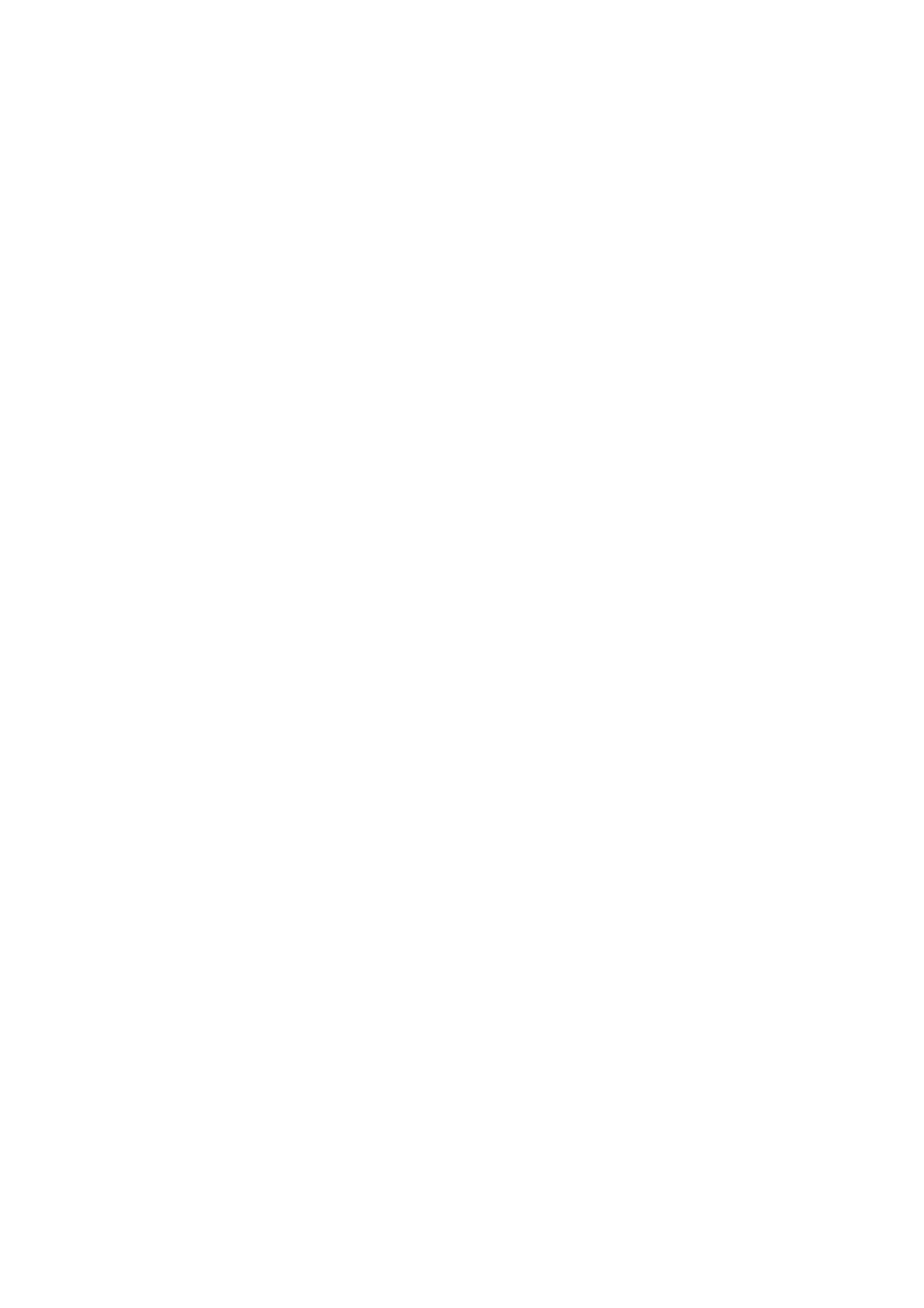# **Contribution 2**

## **Title: Social media in classrooms: a curse or a blessing?**

**General abstract Contribution 2** *(max. 150 words)* including the aims/objectives of the research, the methodology, the results, and the main conclusions

This systematic literature review aims to examine factors that influence the application of social media in classrooms and how these factors are related to each other. Based on a large number of included studies, we develop a model, that concerns a student, a teacher, and a school level. Findings show that the majority of studies focused on the student level and examined if and how social media can enhance academic achievement and student motivation. Findings indicate that indeed social media promotes student learning and motivation. Teachers' TPACK (technical pedagogical content knowledge) seems to be essential for promoting student academic achievement and motivation, however, several studies showed that TPACK can be improved.

# **Detailed abstract Contribution 2**

### **1. How is this study founded by theory and/or how does it originate from practice?** *(max. 200 words)*

Social media are defined as internet applications that allow to create and share knowlegde time- and place interdepently and allow for interaction (Kaplan & Haenlein, 2010). Empirical studies, focussing on enriching teaching and learning with social media (e.g., Junco, Heiberger, & Loken, 2011), generally are effect studies that explore a few parts of our model (see Research questions). These studies do, however, support to develop an interrelated model of aspects at the student, teacher, and school level.

This systematic literature review adds to theory as it examines which factors influence applications of social media in classrooms as well as how these factors relate to each other. As such, we aim to develop a model that depicts the interrelatedness of these factors. From this model, suggestions for future research can be formulated.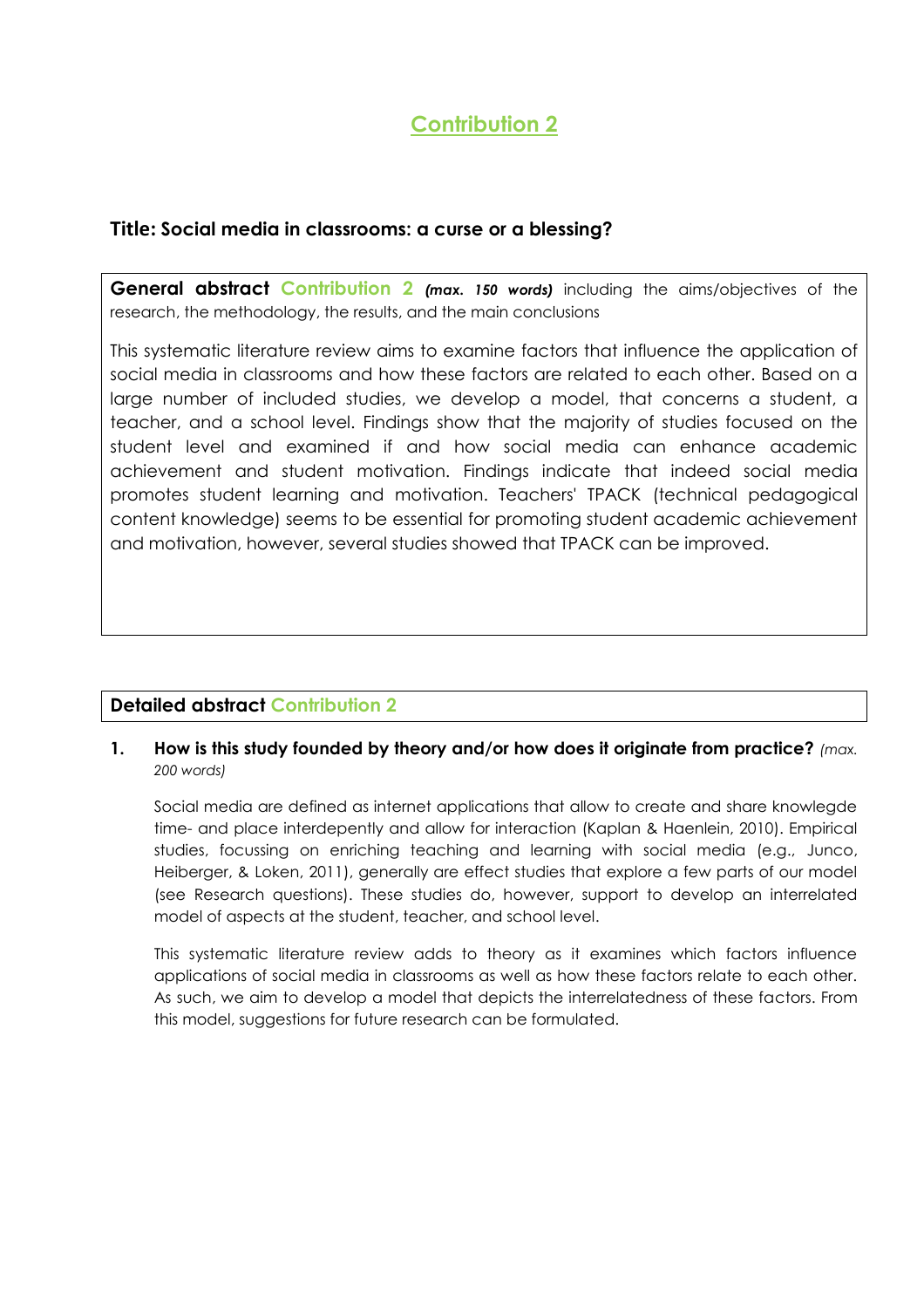### **2. What are the central research goal(s), problem(s), and/or questions in this study?** *(max. 150 words)*

This systematic literature review examines possible dilemmas considering social media integration in classrooms. These dilemmas concern three levels: (a) students, (b) teachers, and (c) schools. On each level, different aspects are defined. For example, on the student level: experiences, skills, motivation, and learning outcomes. On the level of teachers, such aspects are, for example, attitudes, skills, teaching strategies, and professional development. On the school level, examples of such aspects are curricula and educational vision. The levels and their respective aspects are intertwined. The systematic literature review explores the focus and findings of studies concerning social media in classrooms.

## **3. Which research design did you use in this study and which methods did you use to analyse the data (i.e. subjects, instruments/intervention and procedures)?** *(max. 200 words)*

To locate revelant studies, three databases were searched, using several keywords, such as "social media", combined with "student", "teacher", and "school". Additionally, combinations of keywords were used, aimed at the different aspects of each level (e.g, "social media, student and academic achievement"). Peer reviewed Journals and conference proceedings were included, that were published between 2005 and October 2015.

During the first selection round (based on Titles and Abstracts) over 9000 abstracts were judged against the following criteria for inclusion: (a) a focus on education, (b) the social media studied should meet our definition of social media, and (c) an empirical study. 872 studies met these criteria.

Next, the included studies were read, and we explored which level(s) and which aspect(s) were examined, which relation(s) between which level(s) and/or which aspect(s) were analyzed, and what these relations entailed. As such, we provide an overview of recent research on social media in classrooms.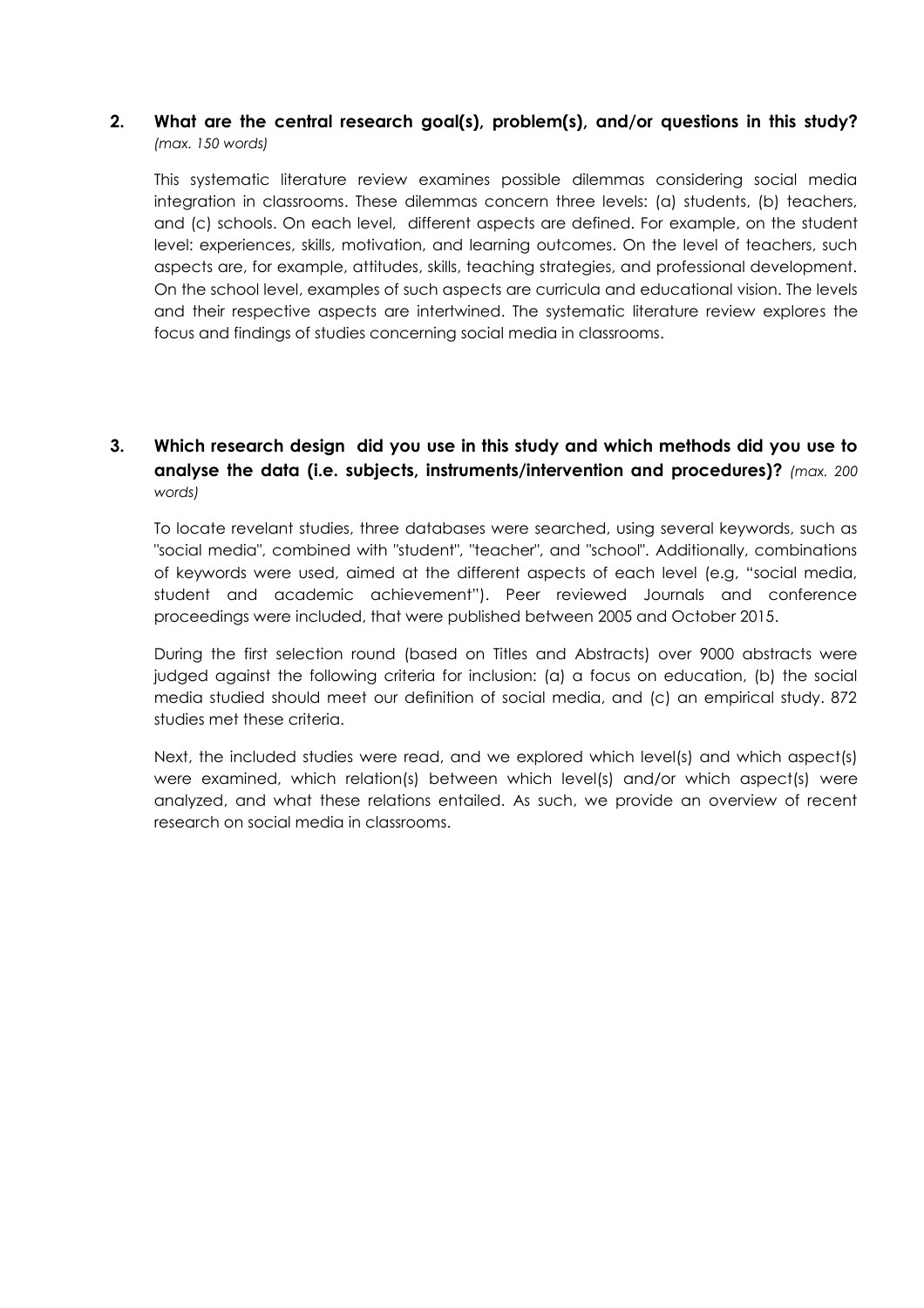### **4. What are the results of this study?** *(max. 150 words)*

The majority of studies focuses on the student level: Approximately 80% of all studies discussed student related aspects. Teachers (ca. 25%) and schools (ca. 10%) are less examined. Note that this adds up to above 100%, as some studies examined more than one level.

Many studies discuss application questions, such as How can teachers apply a specific social medium (e.g., Veira, Leacock, & Warrican, 2014). Many other studies discuss outcomes, such as What are the learning outcomes of using a social medium in a classroom. In these kinds of studies, academic achievement and student motivation are mostly explored (e.g., Titus, 2013).

A smaller number of studies shows that using social media can be a valuable asset of (student) teacher professional development (e.g., Tan, Tan, Wettasinghe, 2011).

## **5. What are the main conclusions of this study?** *(max. 100 words)*

Findings show that social media in classroom promotes student motivation and achievement. However, teachers' TPACK (technical pedagogical content knowledge; Koehler & Mishra, 2009) seems to influence this and, moreover, TPACK needs to be improved for a large group of teachers (Voogt, Sligte, Van den Beemt, Van Braak, & Aesaert, 2016). Hardly any studies examined the role of schools, such as their educational vision.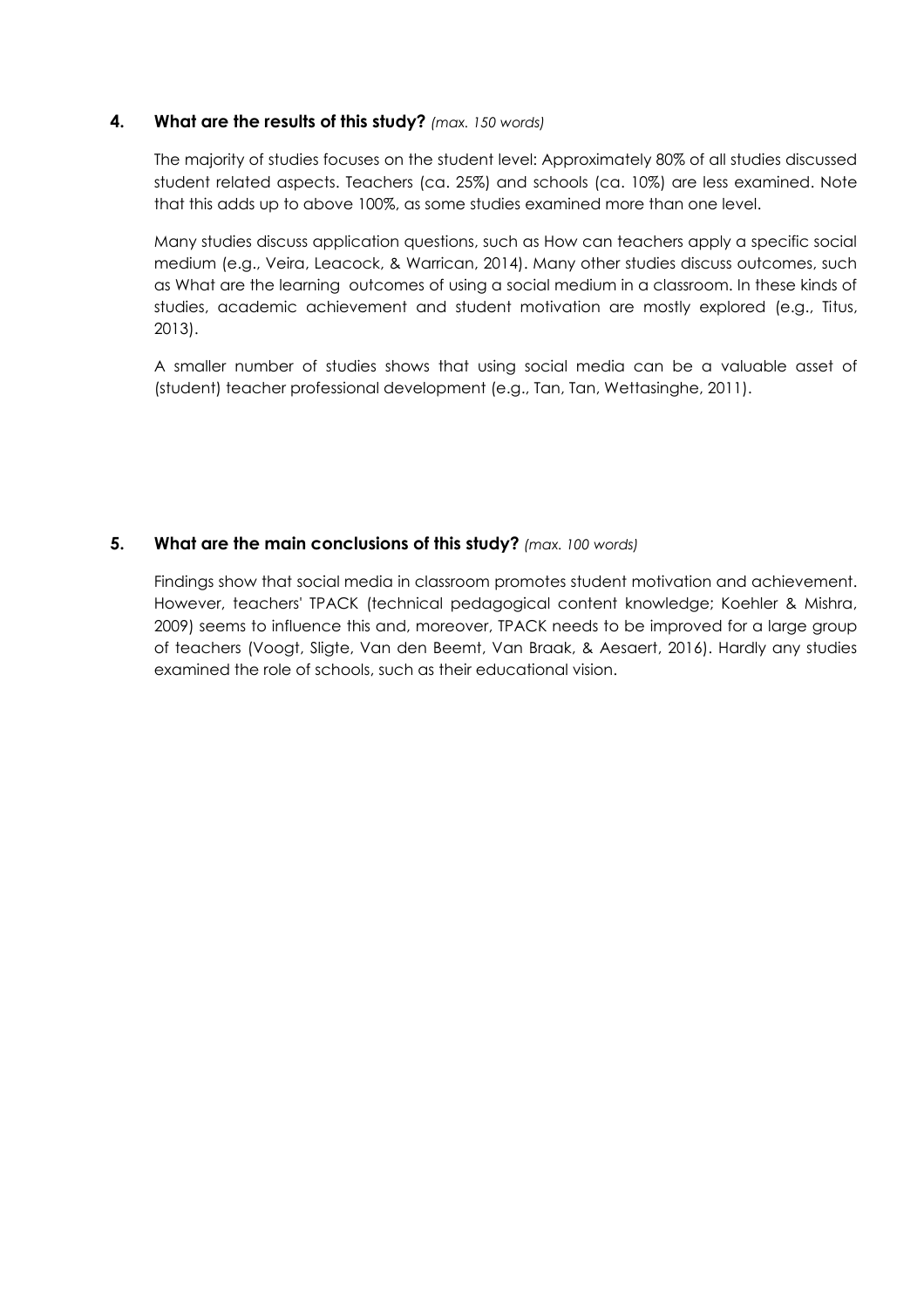## *6.* **Who (should) use the results of this study and how do the results contribute to the improvement of educational practice?** *(max. 150 words)*

The results of this systematic literature review are interesting for researchers, as they show what is being studied (and what not) concerning applications of social media in classrooms. The results are interesting for practitioners, as they show which factors influence the application of social media in classroom practice.

### **7. How are you planning to make your session interactive?** (max. 100 words)

*Some methods to increase the interactivity in your session could be: Ask delegates to predict answer the results to the research questions; before elaborating your central concept, ask delegates for their ideas and/or experience with the concept; 'demonstrate' your research or treatment by distributing the questionnaires you used or by including video clips of the practice in which you set up the study; ask delegates for explanations of your findings: ask delegates to think about implications for practice; invite participants of your study to intervene in the sessions, for example by Skype; give assignments or tasks to delegates, for example let them brainstorm about the topic or research question; organise a small discussion in pairs about your results; use twitter; present statements or polls to the delegates and ask them to vote 'pro or con/yes or no/green or red';...*

We will use a quick-and-dirty application of Rank Order (Carpenter & Gerhart, personal communication, June 2nd, 2016) before the presentation of the findings. In Rank Order, individuals are asked to rank things, in our case factors and aspects of applications of social media in classrooms on having the least to the most influence. If time allows, participants will be comparing notes in pairs and rank the factors and aspects together. After our presentation of findings, participants' ranking can be compared to the findings of this review.

### **8. List of references**

Junco, R., Heiberger, G., & Loken, E. (2011). The effect of Twitter on college student engagement and grades. Journal of Computer Assisted Learning, 27(2), 119-132.

Kaplan, A. & Haenlein, M. (2010). Users of the world, unite! The challenges and opportunities of Social Media. Business Horizons, 53, 59-68.

Koehler, M. J., & Mishra, P. (2009). What is technological pedagogical content knowledge? Contemporary Issues in Technology and Teacher Education, 9(1), 60-70.

Tan, A.-L., Tan, S.-C., & Wettasinghe, M. (2011). Learning to be a science teacher: Reflections and lessons from video-based instruction. Australasian Journal of Educational Technology, 27(3), 446-462.

Titus, S. (2013). Mediating Authentic Learning: The Use of Wiki's and Blogs in an Undergraduate Curriculum in South Africa. Paper presented at the International Conference on Educational Technologies (ICEduTech). Kuala Lumpur, Malaysia.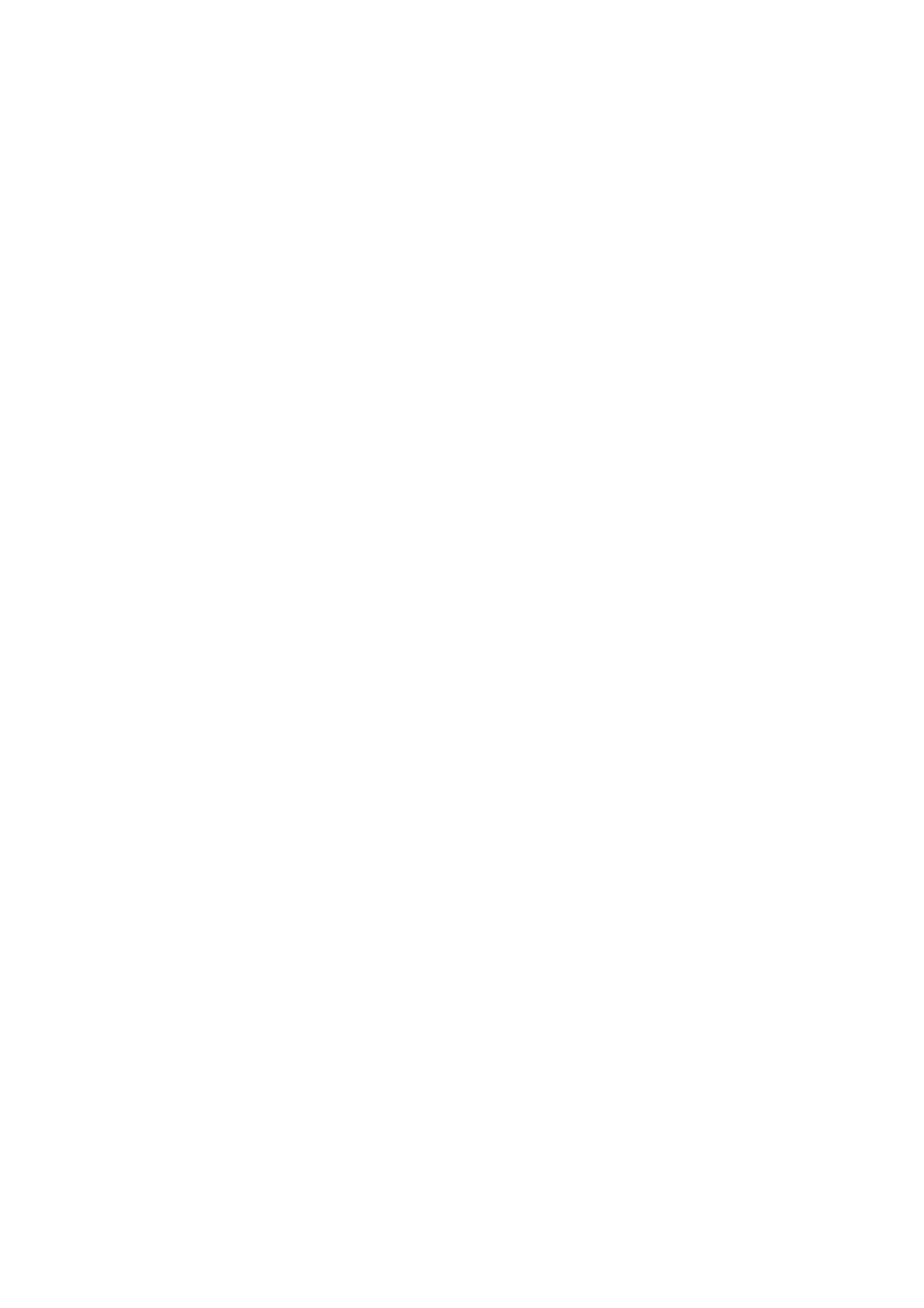# **Contribution 3**

## **Title: Social media integration for the purpose of self-regulated learning**

**General abstract Contribution 3** *(max. 150 words)* including the aims/objectives of the research, the methodology, the results, and the main conclusions

In this study, design based research in a teacher design team is performed. Teachers who intend to use social media to extend their school class teaching, are confronted with a lack of clear guidelines that inform them how to utilize them effectively. In this study, we aim at formulating such guidelines and testing their usefulness. First, opportunities to facilitate self-regulated learning (SRL) in higher education through the use of social media are elaborated in a literature study. Second, these opportunities are translated into teacher education to search for stimulating and limiting factors within the design, resulting in guidelines for effective social media integration.

## **Detailed abstract Contribution 3**

## **1. How is this study founded by theory and/or how does it originate from practice?** *(max. 200 words)*

Education professionals and the scientific community see a large potential in integrating social media in secondary and higher education for competence development and lifelong learning (e.g., Junco, Elavsky, & Heiberger, 2013). Especially in Dutch schools there are many enthusiastic proponents of social media, such as Facebook, What's app, Twitter and YouTube, and students easily accept the integration of social media in educational practice (Van't Klooster & Janssen, 2012).

Earlier studies indicate that the effects of social media integration strongly depend on the way students use them and that some outcomes can be influenced by the interference of the teacher (e.g., Junco et al., 2013). However, teachers find it difficult to integrate technology for educational use (Matzat & Vrieling, 2015). It is therefore important to analyse which types of social media use combined with teacher activity result in desirable educational outcomes. In former research we found evidence for the claim that, at least in secondary education, there is a kind of "natural alliance" between social media use and practices of SRL (Matzat & Vrieling, 2015). In this contribution the benefits of the use of social media to extend students' collaborative (SRL) learning experiences is elaborated.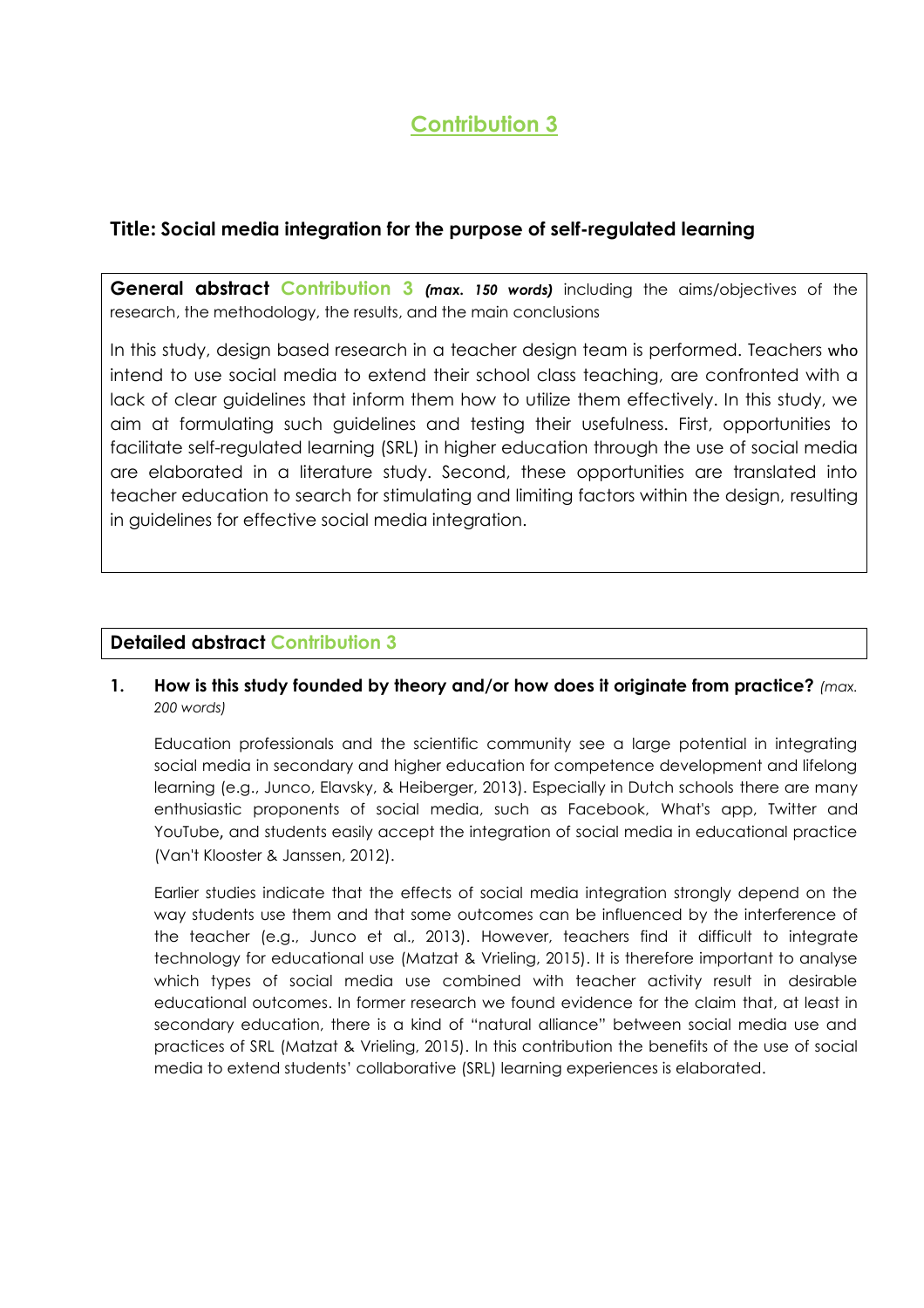### **2. What are the central research goal(s), problem(s), and/or questions in this study?** *(max. 150 words)*

General question: How can teaching and (self-regulated) learning processes benefit from social media integration in higher education?

Sub questions:

1. What guidelines for higher education curricula can be constructed out of suggestions in the literature and findings of earlier research about social media integration for the purpose of (self-regulated) learning?

2. To what extent do teachers in higher education apply the guidelines for social media integration to facilitate students' (self-regulated) learning after they have been made familiar to them?

## **3. Which research design did you use in this study and which methods did you use to analyse the data (i.e. subjects, instruments/intervention and procedures)?** *(max. 200 words)*

After a literature study (september-december 2015) to deduce guidelines for social media integration in higher education for the benefit of (self-regulated) learning, we examine how teachers can apply these guidelines. The interventions are elaborated within teacher design teams where researchers (N=3), teacher educators (N=4), primary teachers from two schools (N=6) and student teachers (N=9) collaborate. In a pilot that aims for students to perform design based research, 9 face to face meetings are planned between January and June 2016. The integration of social media in this pilot ('Telegram' in this case) intends to guide ('scaffold') the students in between the meetings when they collaborate in student groups in a self-regulating manner. Participants' involvement is qualitatively tracked with reflective notes (Engin, 2013; e.g. How did you use Telegram for feedback the past period and for what reason?) after each meeting. Second, the conversations threads with the tool are generated to elaborate on interactional structures. Finally, retrospective semi-structured interviews (N=4) are conducted using a biographical approach (Bornat, 2008) to activate participants to rethink the social processes from the start towards the present situation. The collected data are analysed, member checked and related by triangulation to enhance the internal validity of the results.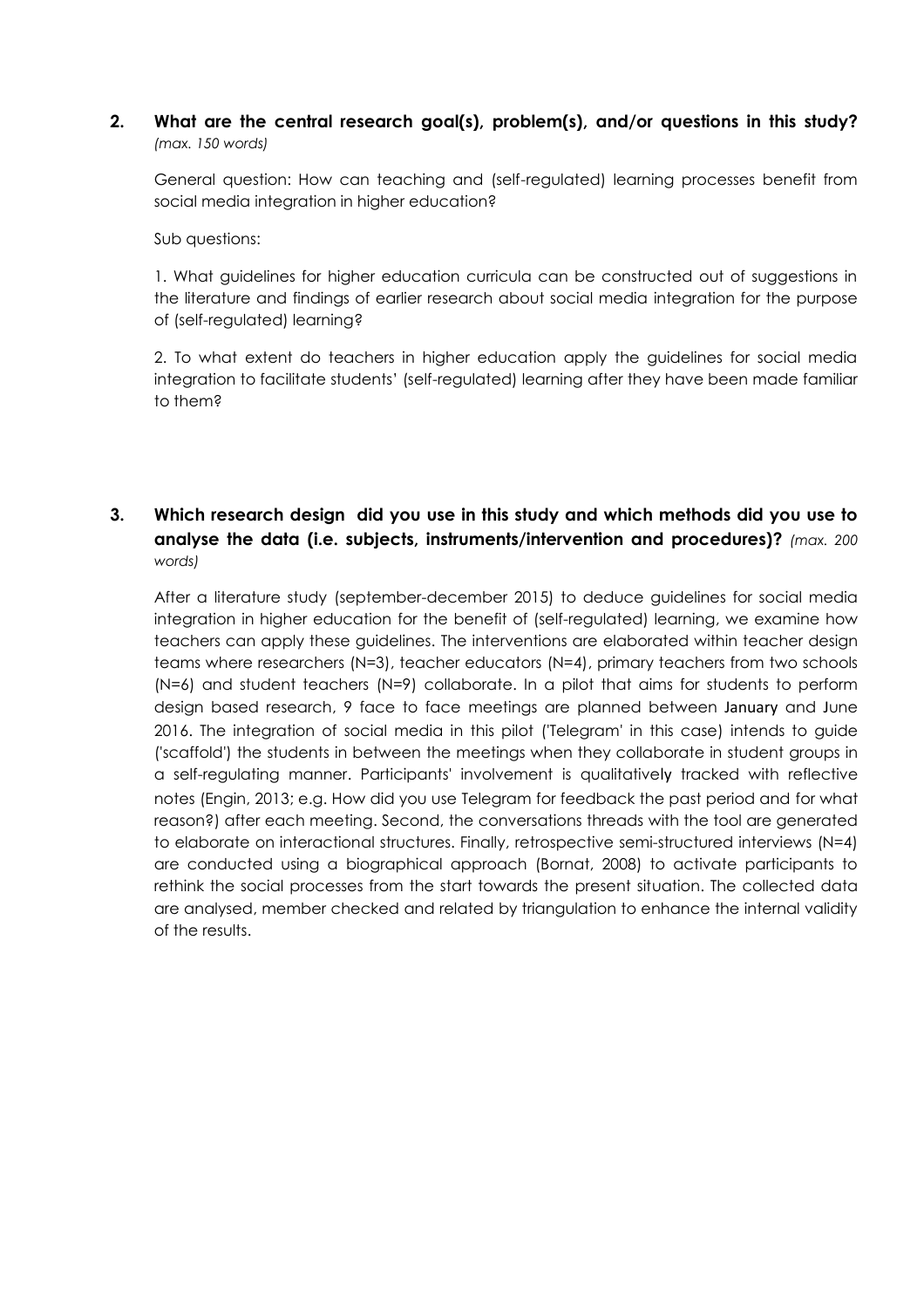### **4. What are the results of this study?** *(max. 150 words)*

In this study, guidelines for social media integration in higher education curricula for the purpose of (self-regulated) learning are constructed and tested in a pilot. In the guidelines as derived from the literature study, we distinguish between important conditions (e.g. 'Integrate social media as a mandatory part of the curriculum') and design principles (e.g. 'Model correct use of social media through the four phases of observation, emulation, self control and self regulation'), both separated for the three well-known phases of self-regulation, namely the forethought, the performance, and the reflection phase (Zimmerman, 2000). In the empirical study the guidelines are further concretized to make them practice-ready.

### **5. What are the main conclusions of this study?** *(max. 100 words)*

Although the participating teachers are willing to integrate social media in their lessons for educational goals (intended curriculum), the findings show that teachers find it difficult to really integrate the technology in their lessons (realized curriculum). Teachers value the design principles as obtained from the literature study, however mostly apply the Telegram tool for organisational matters. Despite the limited use, we see first trends in our data: the tool is applied for students' self-regulation guidance in the area's of competence, autonomy and relations (CAR) that are shown relevant area's to obtain students' intrinsic motivation (Ryan & Deci, 2000).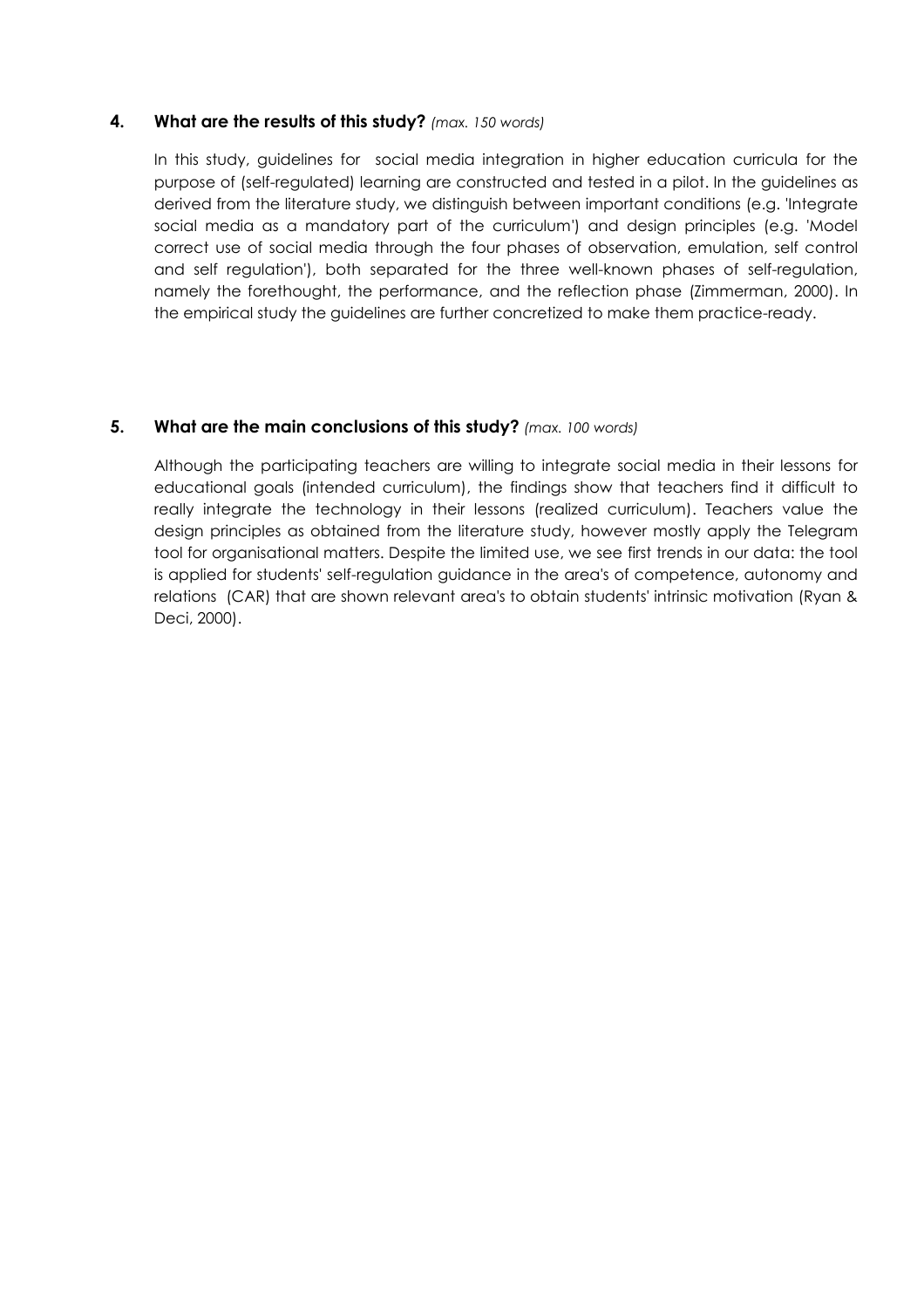## *6.* **Who (should) use the results of this study and how do the results contribute to the improvement of educational practice?** *(max. 150 words)*

Teachers' use of social media for the facilitation of self-regulated learning (SRL) is still scarce. Teachers are in need of didactic guidelines for implementation of social media in educational (SRL) settings. Research so far has generated powerful learning designs that provide more insight for teachers during SRL implementation in educational programs (Vrieling, 2012). However, the use of social media as a facilitator for SRL has not often been taken into account in these innovative designs. Therefore, we aim at formulating clear guidelines for teachers' use of social media and integrating them, because of the found 'natural alliance', into the SRL approach of Vrieling (2012). The guidelines are tried out in a higher education course, exploring (some of) their beneficial effects.

### **7. How are you planning to make your session interactive?** (max. 100 words)

*Some methods to increase the interactivity in your session could be: Ask delegates to predict answer the results to the research questions; before elaborating your central concept, ask delegates for their ideas and/or experience with the concept; 'demonstrate' your research or treatment by distributing the questionnaires you used or by including video clips of the practice in which you set up the study; ask delegates for explanations of your findings: ask delegates to think about implications for practice; invite participants of your study to intervene in the sessions, for example by Skype; give assignments or tasks to delegates, for example let them brainstorm about the topic or research question; organise a small discussion in pairs about your results; use twitter; present statements or polls to the delegates and ask them to vote 'pro or con/yes or no/green or red';...*

During several time points in the presentation, participants are asked (1) to write down an example of the way they (plan to) integrate self-regulated learning (SRL) in their lessons in one of the three SRL phases, (2) to write down a manner to adapt the use of social media in their SRL example for scaffolding, and (3) to discuss 1 and 2 with a collegue based on the design principles as derrived (and share with the audience) from the findings.

### **8. List of references**

Bornat, J. (2008). Biographical methods. In: Alasuutari, Pertti; Bickman, Leonard and Brannen, Julia eds. The Sage Handbook of Social Research Methods. London, UK: Sage, pp. 344–356.

Engin, M. (2013). Questioning to scaffold: An exploration of questions in pre-service teacher training feedback sessions. European Journal of teacher Education, 36(1), 38-54.

Junco, R., Elavsky, C. M., & Heiberger, G. (2013). Putting twitter to the test: Assessing outcomes for student collaboration, engagement and success. British Journal of Educational Technology, 44, 273-287.

Matzat, U., & Vrieling, E. (2015). Self-regulated learning and social media – a 'natural' alliance? Evidence on students' self-regulation of learning, social media use and studentteacher relationship. Learning, Media and Technology.